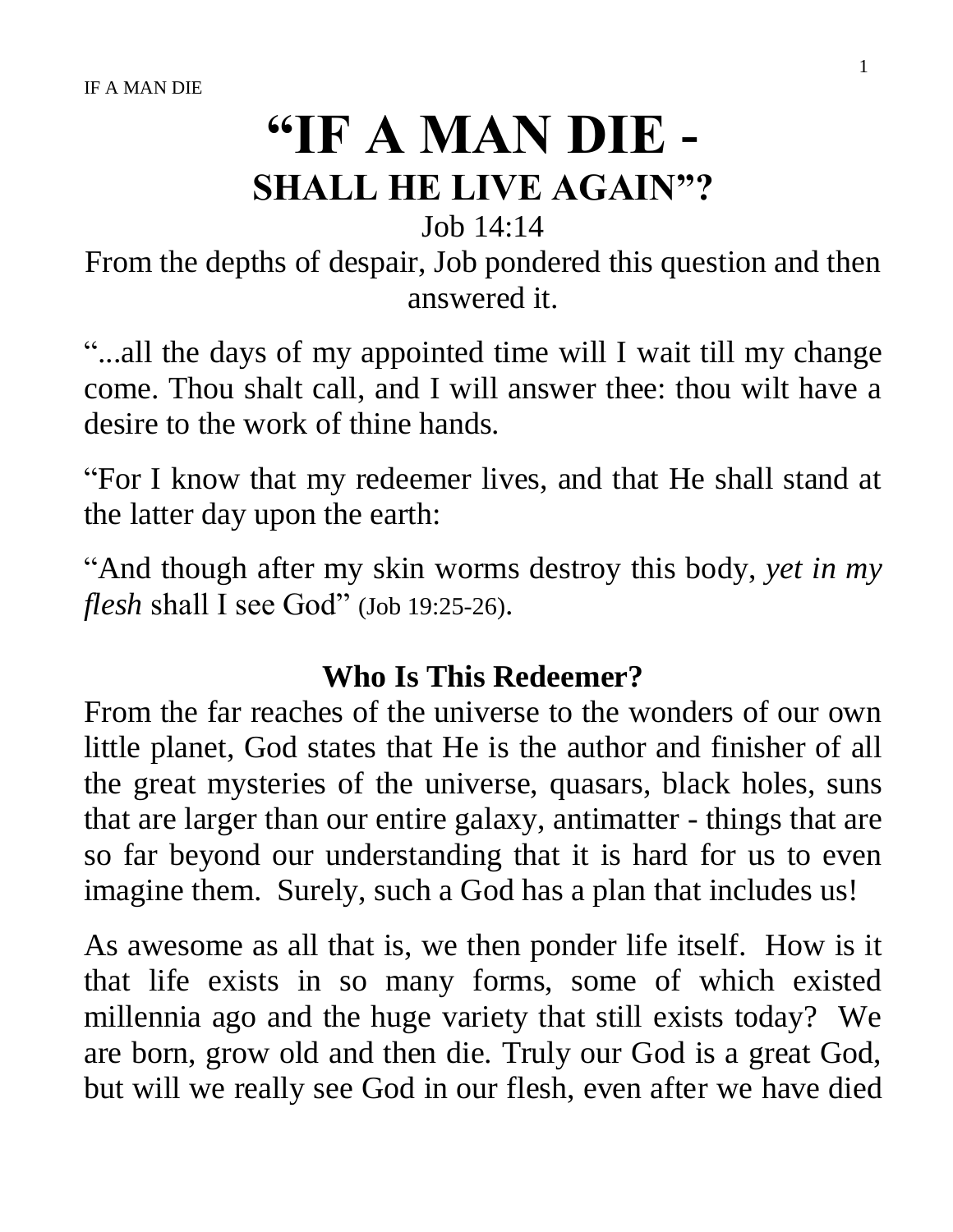and our body has decomposed? Yet, Job is obviously talking about a physical resurrection.

One wonders, is the God that claims to have created everything that exists, powerful enough to recreate that which has passed away? Can God bring back to *physical* life those that have lived before? If so, why? Aren't we taught that all Christians go immediately to heaven upon death? Why then, as Job proclaimed, will there be a physical resurrection in the latter days?

Where should we go to find the answer to this question? Science and human logic can tell us nothing. Many theologians will point to places like I Thessalonians 4:15-17 and tell us that yes, there will be a resurrection, but it will be of a spiritual nature. But will there be a physical resurrection of people who have died and come back to life as we know it now? Have there ever been people who have died, really died, completely dead, and been brought back to life?

### **Previous Resurrections**

The Bible tells us of many that have died and were brought back to life. Stories abound in both the Old Testament and the New. They were brought back to a normal physical life and then died, as do any normal human being. Yes, they were really dead and in some cases decomposition had been far advanced. So, if we believe the Bible, the answer to our question is yes. However, those spoken of have all since died and are again in their graves just like David (Acts 2:29-34). So, we must conclude that the God who created life is certainly able to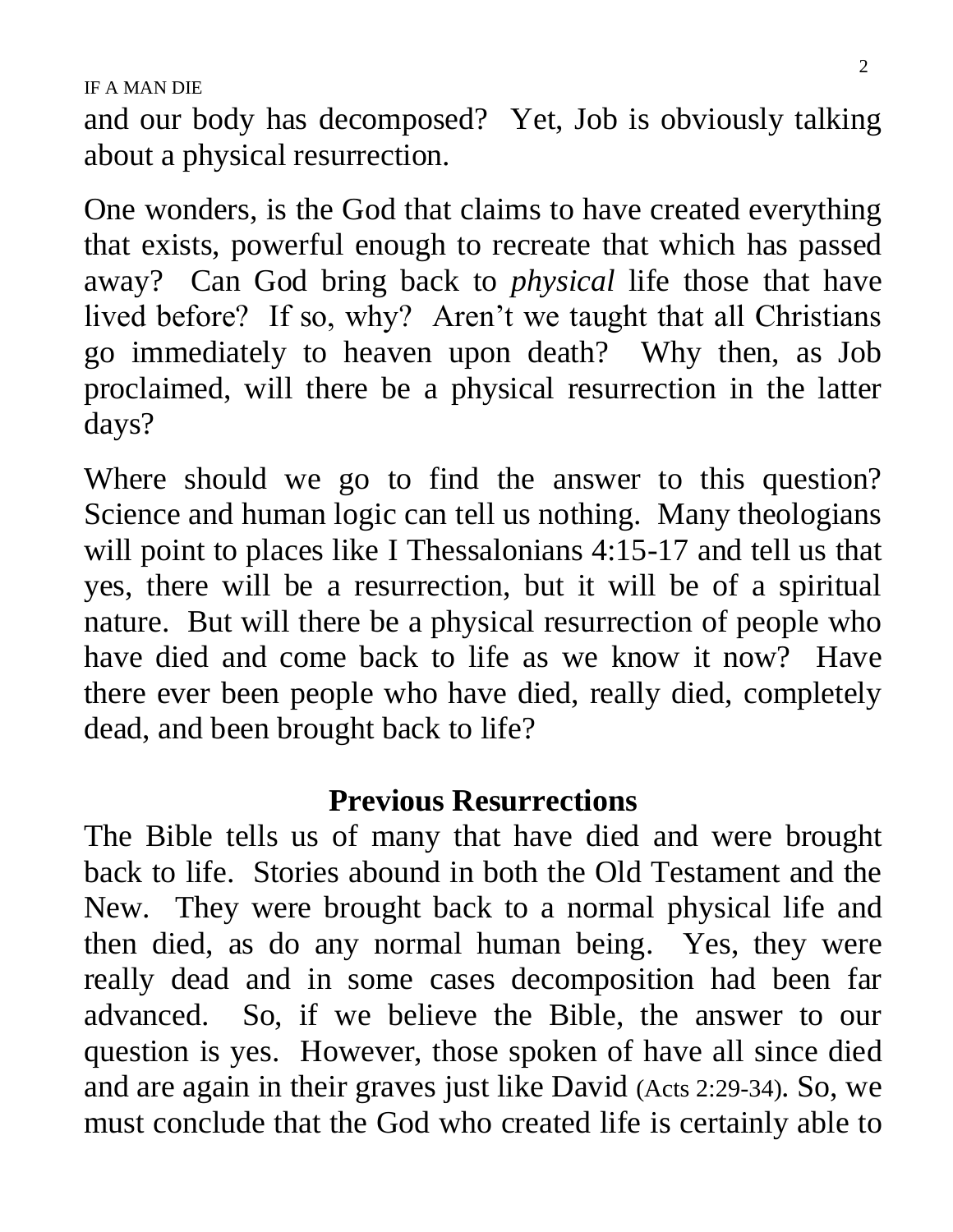recreate life back to its original state; including all those who have died and returned to dust. But why, haven't they already gone to their reward?

Are there other indications from the Bible that there will be a future physical resurrection of long dead people? People who are brought back to life to live and die a normal life here on earth again? If so, does it also tell us why?

# **A Future Physical Resurrection for Those That Were Blinded**

(John 12:40; Rom. 11:7; II Cor. 3:14)

Is it conceivable that there could be another resurrection that is different than the one commonly spoken of? If so, would it have something to do with how *all* Israel is to be saved (Rom. 11:26, Isa. 59:20-21)? Wouldn't *all* Israel have to include those long dead?

Ezekiel 16:55 speaks of many people returning to their former state, would not there former state be physical?

Ezekiel 37 tells us a strange story. Described in minute detail, he foretells of a future physical resurrection of an exceeding great army of people, restored to a physical life and given their first chance for salvation. They thought (poetically speaking) it was all over for them, that they had lost their opportunity for eternal life (Ezek. 37:11).

But if this does not fit into your predetermined template of religion then you must come up with an explanation of your own. Many theologians have done that. Having no other way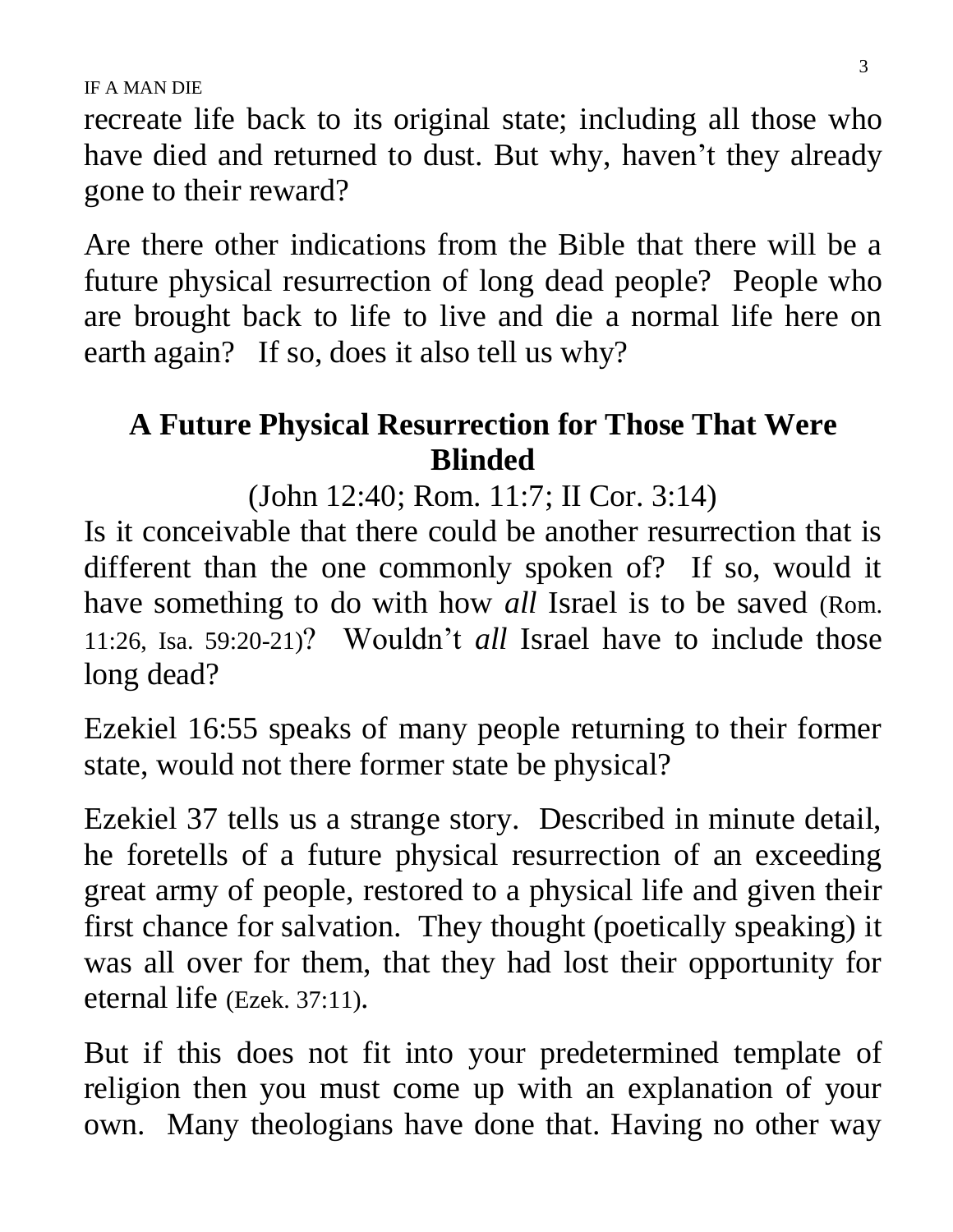to explain it, they tell us that this is simply a spiritual awakening to the truth of Christ by Israel in the last days, putting their own spin on it to protect their own predetermined concepts. But if so, how is *all* Israel to be saved? Certainly there is an awakening as verse 13 describes; however, it is also quite pointedly, describing a physical resurrection.

What is the meaning of this resurrection? When does it occur? Is this a different resurrection from the one Jesus was telling Nicodemus about in John 3 and the one mentioned in I Corinthians 15? Well, yes, both Jesus and Paul were plainly talking about a resurrection to a glorified spiritual body.

#### **The Resurrection to Judgment**

Jesus gave us additional information on the resurrection to judgment in Mathew 11:22-24 when He said: "Woe to you, Chorazin! Woe to you, Bethsaida! For if the miracles had occurred in Tyre and Sidon, which occurred in you, they would have repented long ago in sackcloth and ashes. Nevertheless I say to you, it will be more tolerable for Tyre and Sidon in the Day of Judgment than for you. And you, Capernaum, will not be exalted to heaven, will you? You will descend to Hades, for if the miracles had occurred in Sodom, which occurred in you, it would have remained to this day. Nevertheless I say to you that it will be more tolerable for the land of Sodom in the Day of Judgment, than for you" (Matt. 11:21-24 RSV). Why more tolerable? Are there degrees of hell as Dante's Devine Comedy described? Oddly, he wrote it as a satire on the ridiculous teachings of the church (which were borrowed from paganism).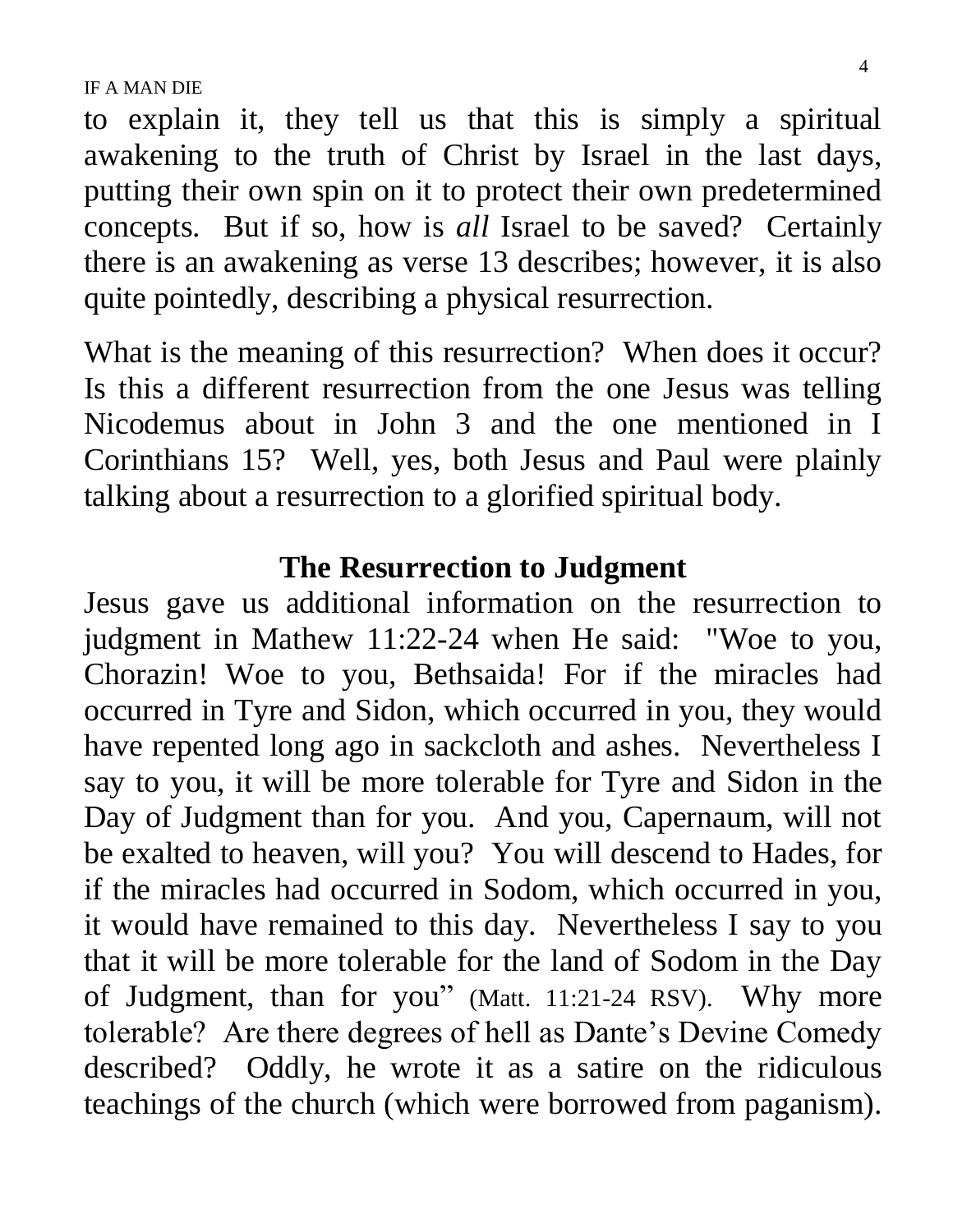However now it seems to be adopted as a generally accepted understanding of hell in spite of the clear teachings of the Bible to the contrary.

### **A Question**

Does the word judgment always mean sentencing, or can it also mean a period of time for testing?

If they were just being resurrected in order to be cast back into hell, why would it be more tolerable for one than the other? Aren't we taught that they are already there anyway? If they had gone to an ever-burning hell at death what's the point of a resurrection only to go back again? Is Jesus alerting us to something more that we should know?

Jesus is speaking of a time of judgment for these dry bones. So they certainly must be alive, therefore they must have been resurrected. But when would it occur, and what did He mean, "Day of Judgment"? Typically, when we think of judgment we think of a sentence given by a judge. But doesn't sentencing come after the judgment is made? The act of judging (as in evaluating) goes on while something is ongoing, as in sports. Let's keep that in mind while we consider some seemingly contradictory statements of Jesus and Peter.

# **Hard To Explain Statements**

In Acts 4:12 (NASU) we read: "And there is salvation in no one else; for there is no other name under heaven that has been given among men by which we must be saved." That's a very specific statement. Isn't Peter telling us that we must know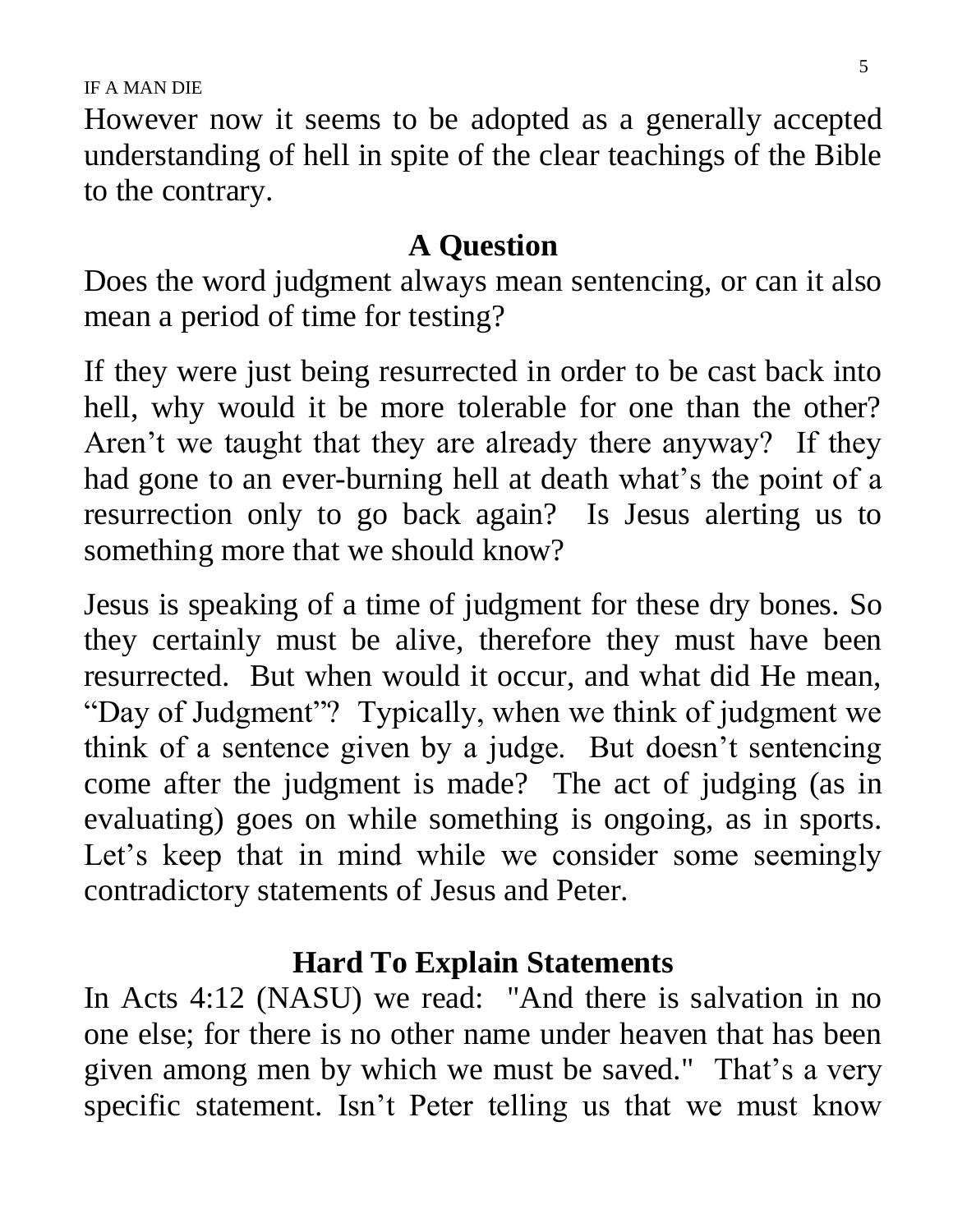Jesus, what He accomplished for us, and to call on Him only in order to be saved?

Do you think it's possible that there may be some in past history, or even today, that have never heard of Jesus? If that is true, (and it certainly is) then who is winning, Satan or Jesus?

# **An Often Ignored Passage**

In John 6:44 and 65 (AMP) we read: "No one is able to come to Me unless the Father Who sent Me attracts and draws him and gives him the desire to come to Me, and [then] I will raise him up [from the dead] at the last day."

Isn't this saying that it's the Father that chooses who is to be called and that some are ignored?

And yet in II Peter 3:9 (KJV) we read: "The Lord is not slack concerning his promise, as some men count slackness; but is longsuffering to us-ward, *not willing* that any should perish, but that all should come to repentance." And of course, we have that well known verse John 3:16.

Let's consider something else Jesus said: "Now on the last day, the great day of the feast, Jesus stood and cried out, saying, 'If anyone is thirsty, let him come to Me and drink'" (John 7:37-38 NASU).

# **Now Hold On, What Did We Just Read?**

No other name - no one comes unless drawn by the Father. Then Jesus invites all to come to him (with no prerequisites) and He will give them living water. Do these statements make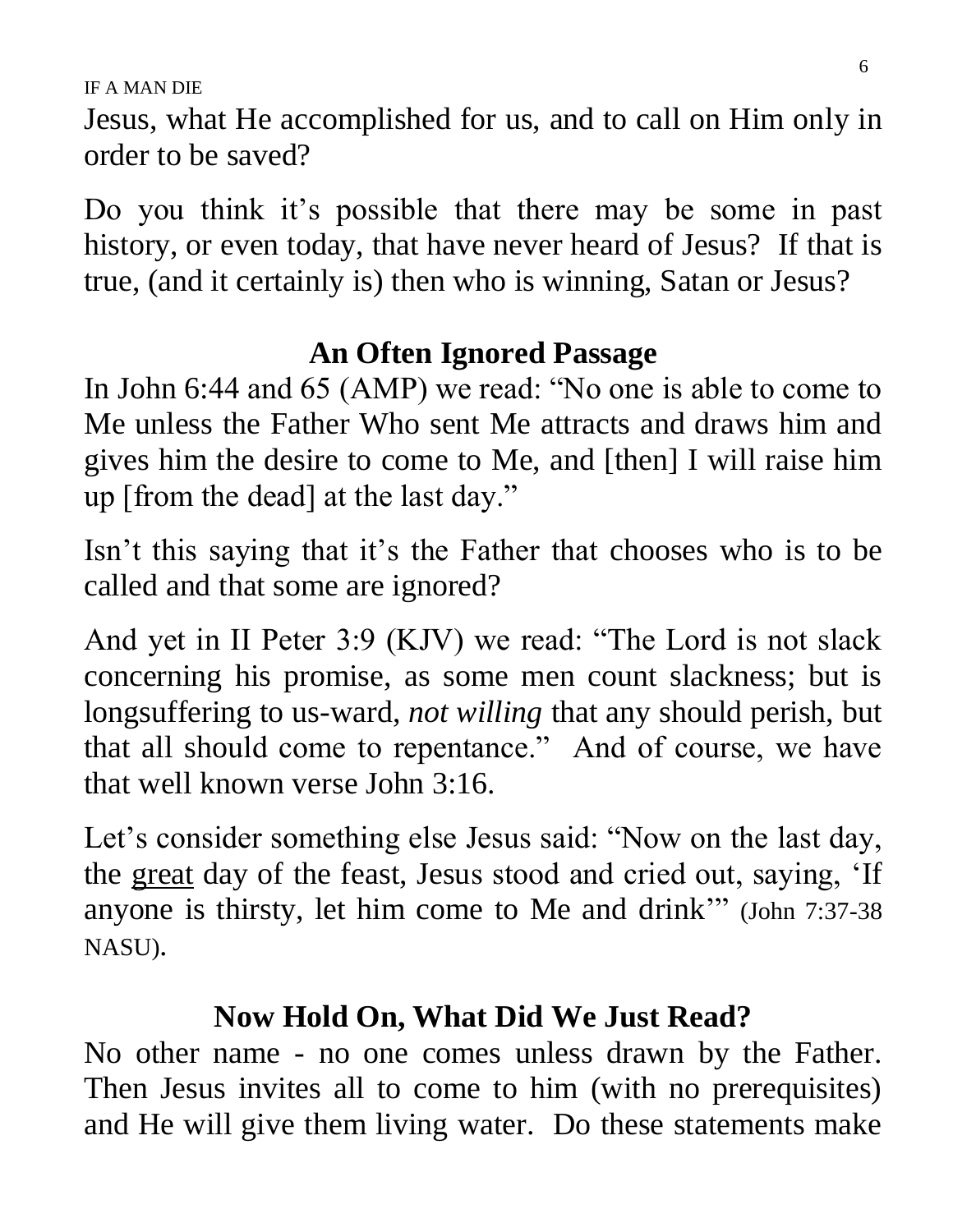any sense at all if looked at in light of traditional Christian dogma?

Is there a contradiction here, or is there something else we need to know? Could it be that provisions have been made for those who, through no fault of their own, have never been called or even heard of Jesus? We must look deeper.

# **Could Something Have Been Overlooked?**

It should be noted that the time frame of John 6 was during the spring harvest period, while John 7 was during the fall. The key lies in the first words of John 7:37. "Now on the *last day*, the *great day* of the feast …." What is being referred to? It is something that was thrown out of traditional Christianity at about the same time they threw out the Lord's Sabbath Day.

The Feasts of the Lord (not the Jews, as is commonly taught) explains God's seven thousand year plan for the salvation of mankind (Lev. 23). But, because of the hatred of the Jews in early Christian history (coming to head with Constantine around 325 A.D.) anything that appeared Jewish was not only discarded but even forbidden, thus throwing out the good with the bad.

In John 7 Jesus was referring to the seventh annual Feast Day as commanded in Leviticus 23:36-39. The eighth day following the seven days of the Feast of Tabernacles was known as the *Last Great Day.*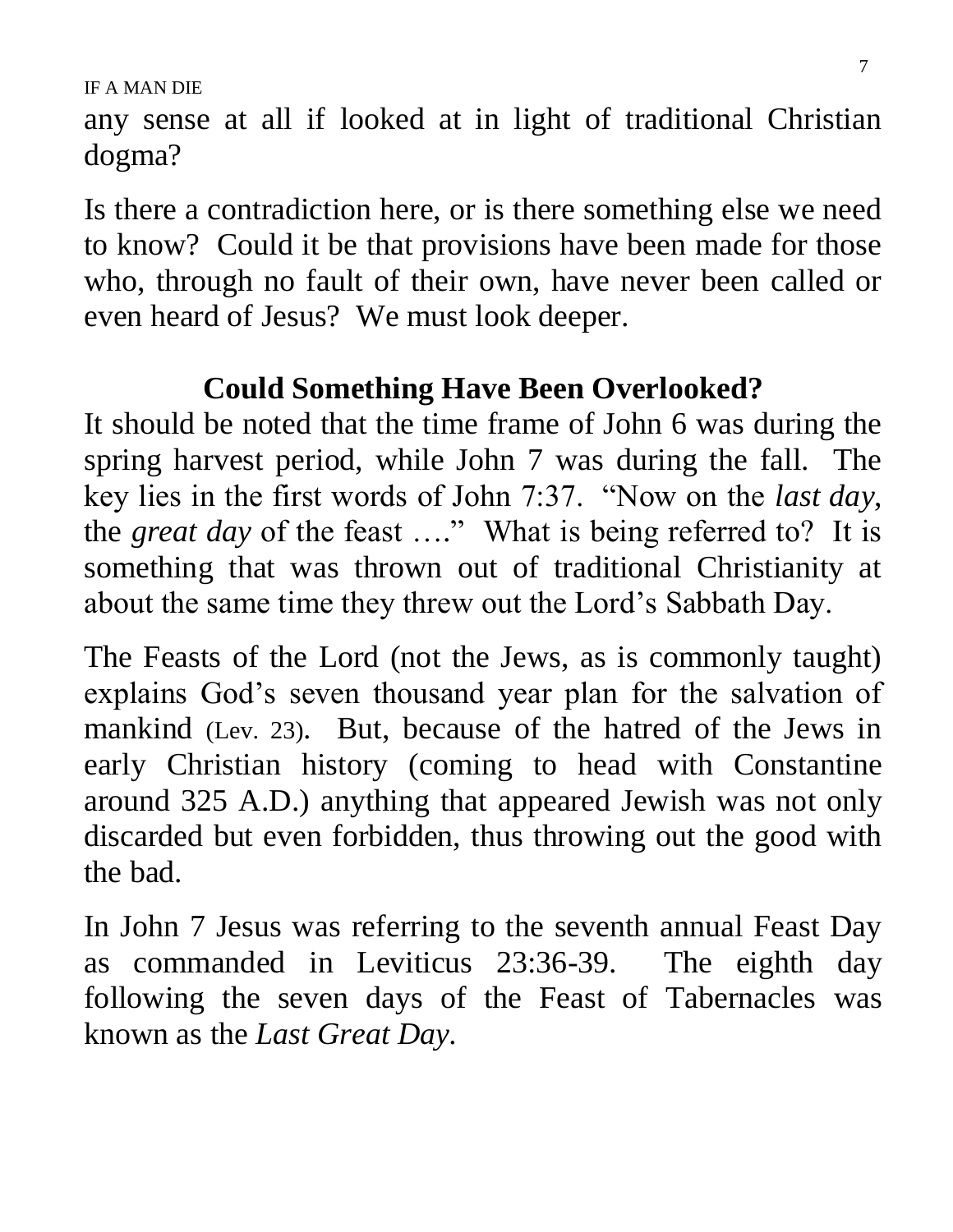#### **A Plan for All Mankind:**

Christ is saying that there is coming a time "on the last great day," (after the millennium when the rest of the dead are resurrected, Rev. 20:5) that all people will be invited to come to Christ, and know the name by which they may be saved. Isaiah 65:17-25 sheds more light on this subject and suggests that a life span may be as much as one hundred years.

But when does this happen? It is the same time that Bethsaida, Tyre, Sidon, Capernaum, and Sodom, all meet along with the dry bones of Ezekiel 37 and a great number of others. Let's go to Revelation 20:4-6 and find out when that is.

#### **Reign of the First Fruits**

"Then I saw thrones, and they sat on them, and judgment was given to them. And I saw the souls of those who had been beheaded because of their testimony of Jesus and because of the word of God, and those who had not worshiped the beast or his image, and had not received the mark on their forehead and on their hand; and they came to life and reigned with Christ for a thousand years.

5 "*The rest of the dead did not come to life until the thousand years were completed*. This is the first resurrection.

6 "Blessed and holy is the one who has a part in the first resurrection; over these the second death has no power, but they will be priests of God and of Christ and will reign with Him for a thousand years" (Rev. 20:4:6 NASU**)**.

Who are these that reign with Christ while the rest of the dead remain in their graves? They are the First Fruits of the (spring)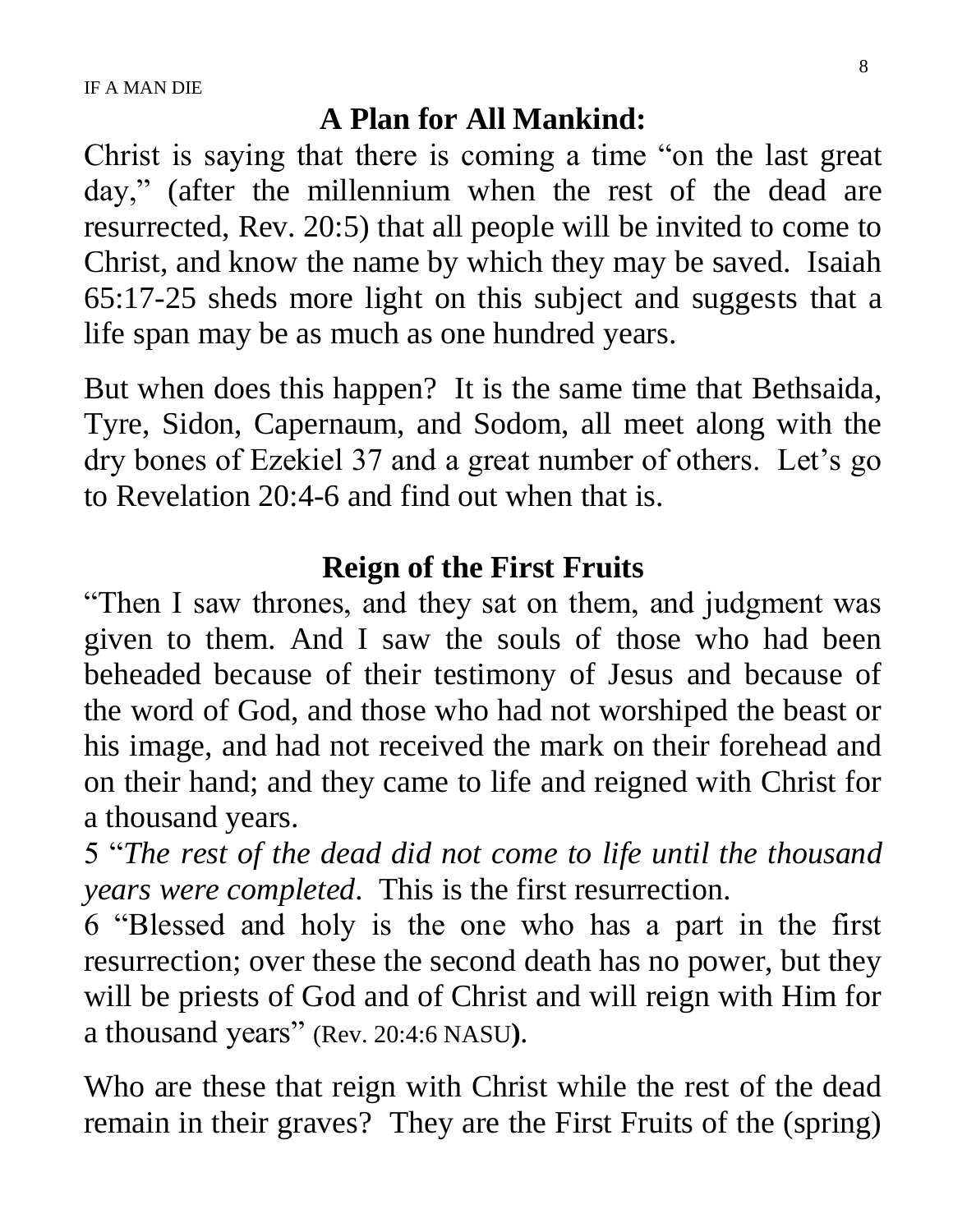harvest of the earth (James 1:18; Rev. 14:4). The second death has no power over them as they are spirit beings and are not subject to death or the Great White Throne Judgment. They have already proven themselves and are resurrected at Christ's return.

#### **The Rest of the Dead**

This is the vast multitude, the majority of mankind, the babies who die before knowing Christ, those in the many places on earth where they have never heard the gospel.

Those Christ mentioned in Matthew 11 and Mark 4:11-12 and those whom the Father saw fit not to call in this present age (for their own good) will all rise together on the last day. Symbolized by the  $8<sup>th</sup>$  day of the Feast of Tabernacles (Lev. 23:36). Paul understood and counseled the Colossians not to let anyone judge them for honoring the feast days as they were a shadow of things to come (Col. 2:16-17 KJV).

Those throughout history who never had a fair opportunity or were never called, will now be offered what they never had before, their first opportunity for salvation. This is by no means a second chance. They never had an opportunity to really know God. This is the great fall harvest, or fruit harvest, the in-gathering of the earth (Ex. 34:22). Who are these people? God knows. It is not given to us to know who are called and who are not and we should never assume to know. Our job is to speak the good news to all, keeping in mind that He loved us while we were yet sinners.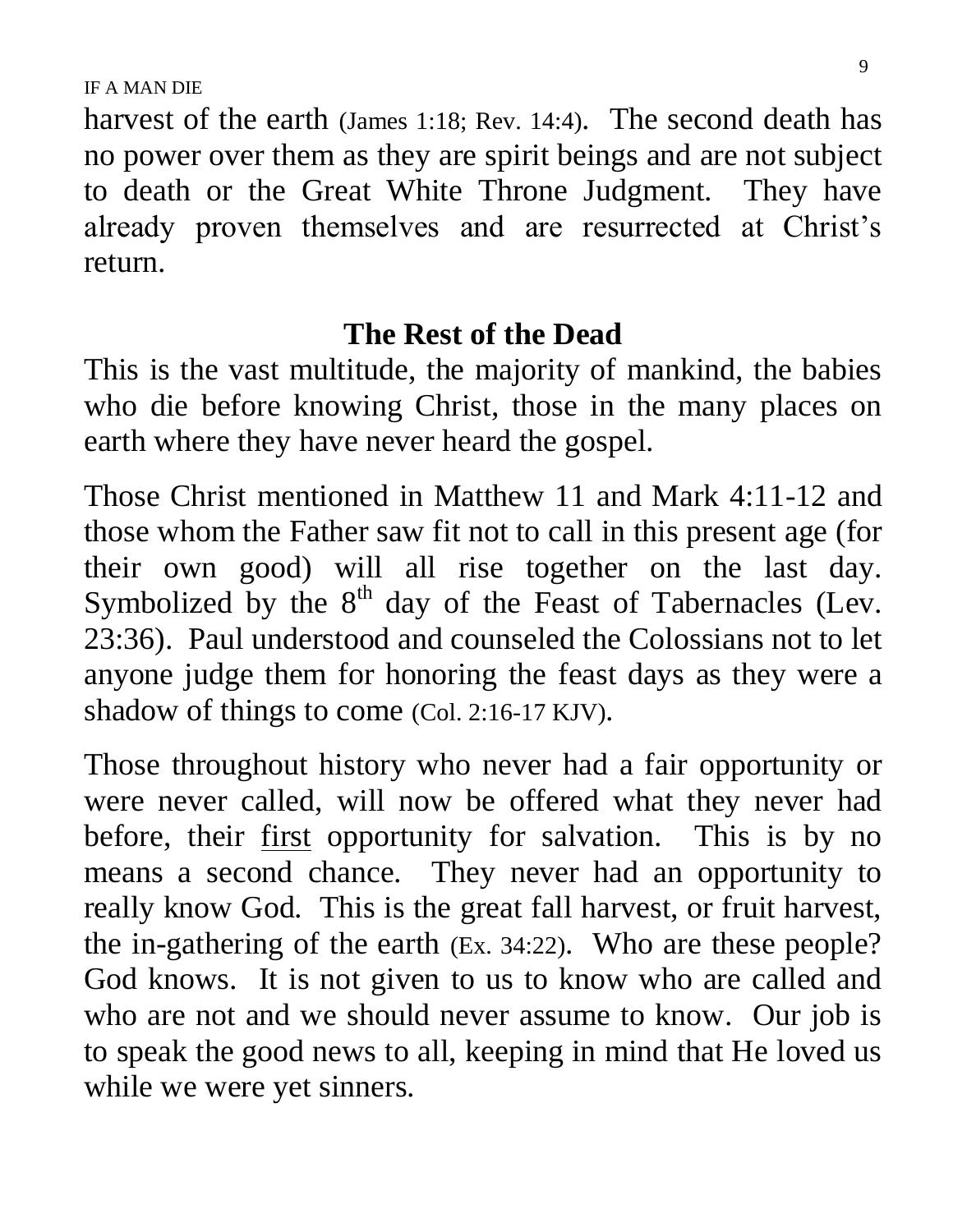**But Don't All Know God And Are Without Excuse?** What about Romans 1:20 where it states, "For the invisible things of him from the creation of the world are clearly seen, being understood by the things that are made, even his eternal power and Godhead; so that they are without excuse."

Is this verse saying that all mankind knows God in spite of not being specifically called by the Father as stated in John 6:44 and 65? If so, then Paul is contradicting Jesus.

We must be careful not to isolate this verse from its context. Verse 19 plainly states, "That which may be known of God was *shown* to them by God." Verse 21 points out that at one time they *knew* God, and in verse 28 we're told that they did not like to *retain* God in their knowledge. So we can assume that at one time they must have been drawn to God. They were *shown*, they *knew*, but they chose not to *retain* the knowledge of God.

God finally gave up on them and let them go their way. They would not change even though they *knew* about the coming judgment of God (verse 32). Certainly, "many are called but few are chosen" (Matt. 22:14).

# **Is This the Only Day of Salvation?**

But doesn't the Bible say, "This is *the* day of salvation"? Yes, it does and it is for those who are called, don't miss it. In II Corinthians 6:2 Paul is quoting what God told Isaiah (Isa. 49:8). But what God actually said was, "*a day*" not *the day,* and He also said, "...in an acceptable time." The time He is referring to is described in the entire chapter. See if you can figure out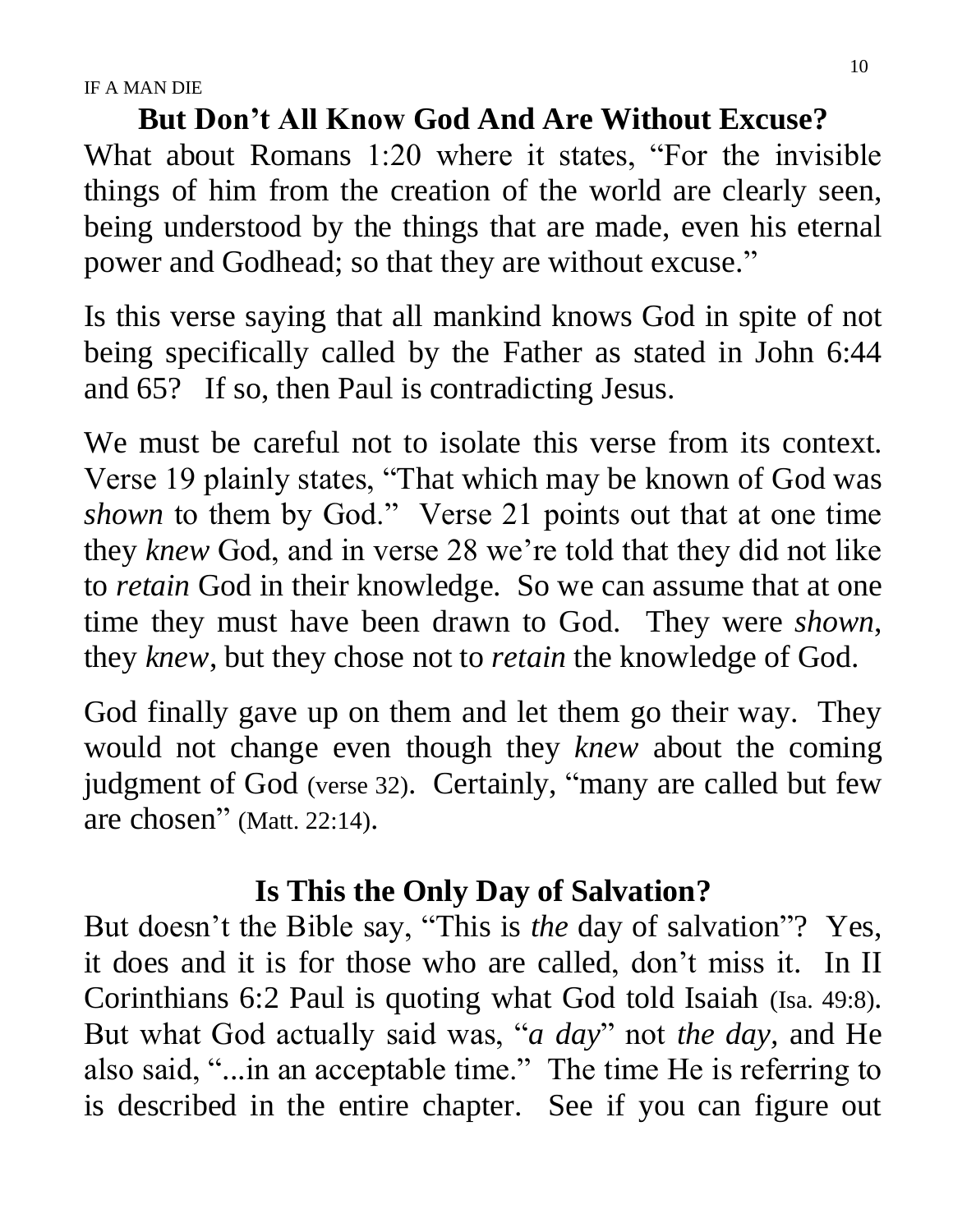what time God is talking about (Hint, millennium). All mankind will have their day to choose salvation but in God's chosen time.

#### **The Age of Accountability**

It is commonly taught that should one die before the age of accountability (what ever that is) he goes straight to heaven or some similar place. But the Bible doesn't say that. If so, it poses the ridiculous question, "Why not kill all the babies at birth so that there would be no chance of them going to the lake of fire?"

### **What the Bible Does Say**

The Bible does say that God is merciful, fair and just. Can you picture Him sending anyone to the lake of fire that has not had a fair chance to know Him and accept the salvation He offers?

The Bible does say that there will be a second resurrection.

The Bible does say that there have been and will be physical as well as spiritual resurrections.

The Bible does say that our Lord is longsuffering to us-ward, not willing that any should perish, but that all should come to repentance (II Peter 3:9).

The Bible also says that there will be a time when every man will know the Lord (Isa. 9:11; Jer. 31:34). Has there ever been a time since the fall that every man knew the Lord?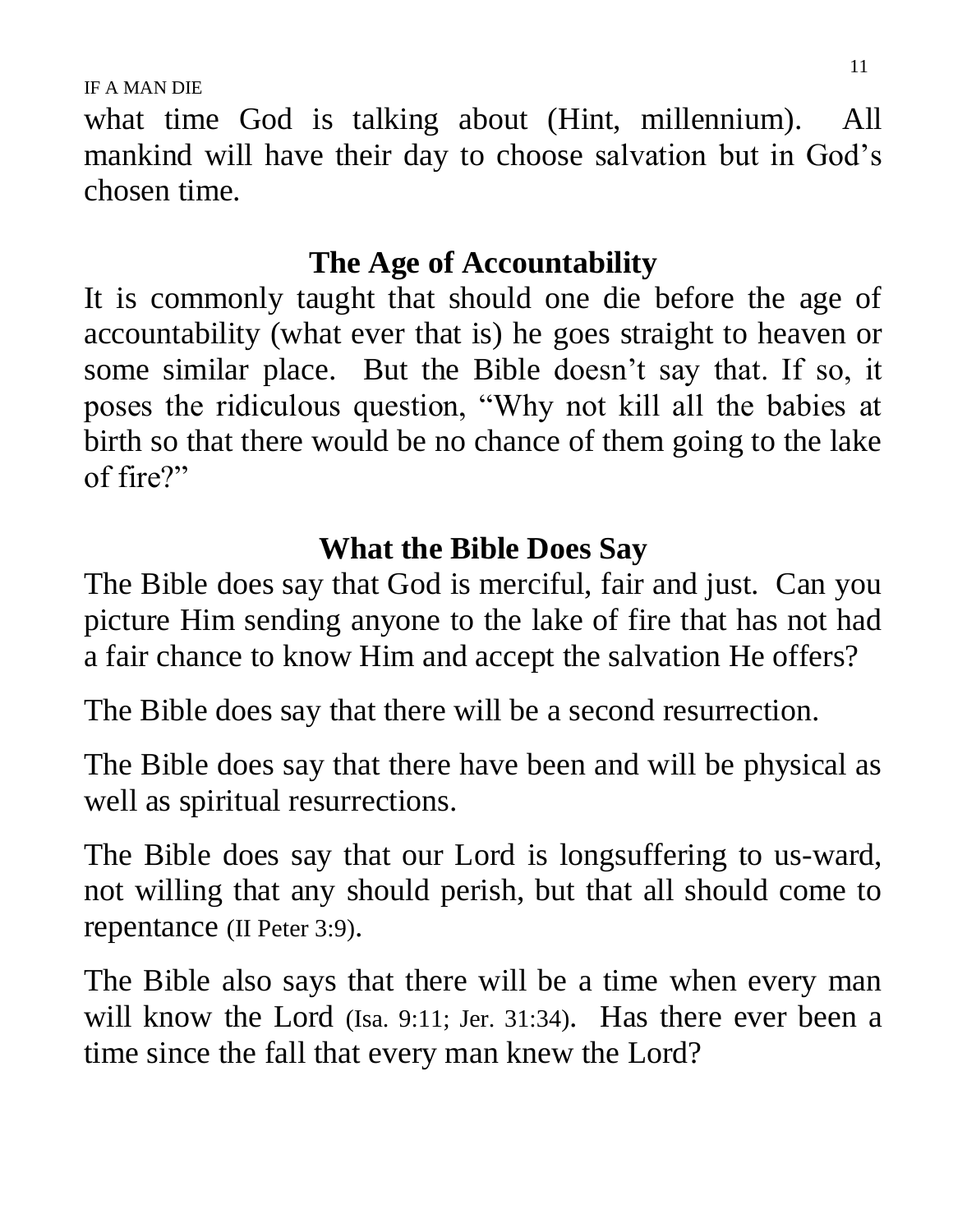#### **Do We Worship A Cruel, Unfair God?**

If those, who through no fault of their own, have not come to the saving knowledge of Jesus Christ must burn in hell forever, then God is terribly cruel and unfair. Yet that is the group that makes up the majority of mankind. Does that describe the God we worship? I think not, for the Lord we worship is merciful and gracious, slow to anger, and plenteous in mercy, just in all His ways and will not do inequity (deal unfairly) (Ps. 103:8; Zeph. 3:5). His opportunity for salvation includes all mankind.

Job knew something that modern Christianity does not know, because they have refused to recognize God's appointed times. Study the appointed times of God (Lev. 23). They are shadows of things to come (Col. 2:17 KJV).

There is a time coming when the entire world will know the only name by which man may be saved (Jer. 24:7, 31:34; Acts 4:12).

There is a time coming when every man, woman and child who ever lived will have an opportunity to know His name (Isa. 52:6- 10).

There is a time coming when all the world will keep the Sabbaths and holy days of the Lord (Zech. 14:16; Isa. 66:23).

There is a day of salvation for all mankind, but each in his own order, starting with Christ, the first fruit, afterward they that are Christ's at His coming (I Cor. 15:23).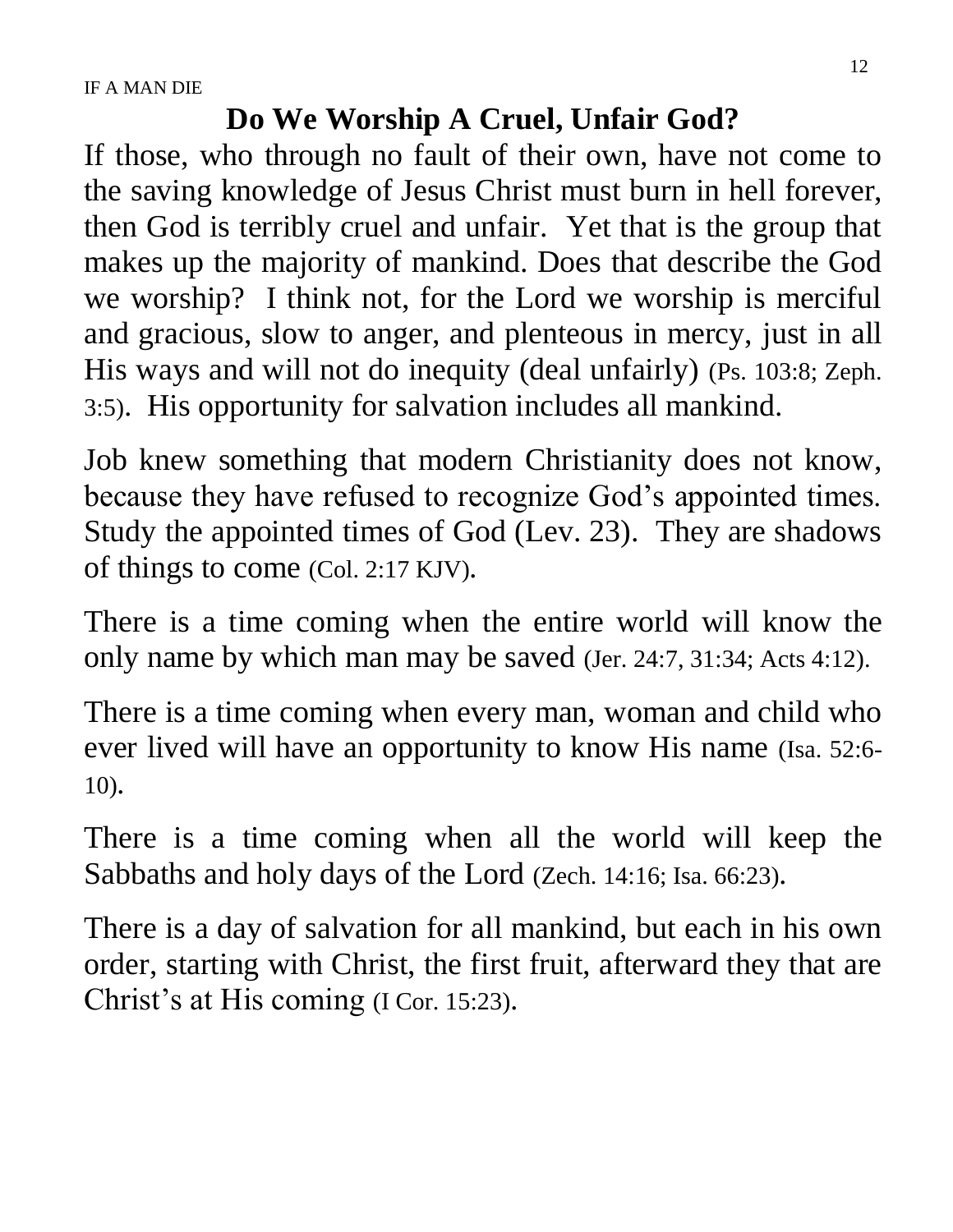#### **There Is a True Source of Infinite Wisdom**

Psalms 111:10

"A good understanding have all they that do His commandments."

Psalms 119:97-100 (AMP)

97 "Oh, how love I Your law! It is my meditation all the day.

98 You, through Your commandments, make me wiser than my enemies, for [Your words] are ever before me.

99 I have better understanding and deeper insight than all my teachers, because your testimonies are my meditation (II Tim. 3:15, wisdom).

100 I understand more than the aged, because I keep your precepts (hearing, receiving, loving, and obeying them)."

#### **Do You Sometimes Think That God Has Forgotten You?**

"Can a woman forget her nursing child, that she should not have compassion on the son of her womb? Yes, they may forget, yet I will not forget you.

Behold, I have indelibly imprinted (tattooed a picture of) you on the palm of each of My hands; O Zion your walls are continually before Me" (Isa. 49:15-16).

#### **The Millennial Kingdom of God**

"For behold, I create new heavens and a new earth. And the former things shall not be remembered or come into mind.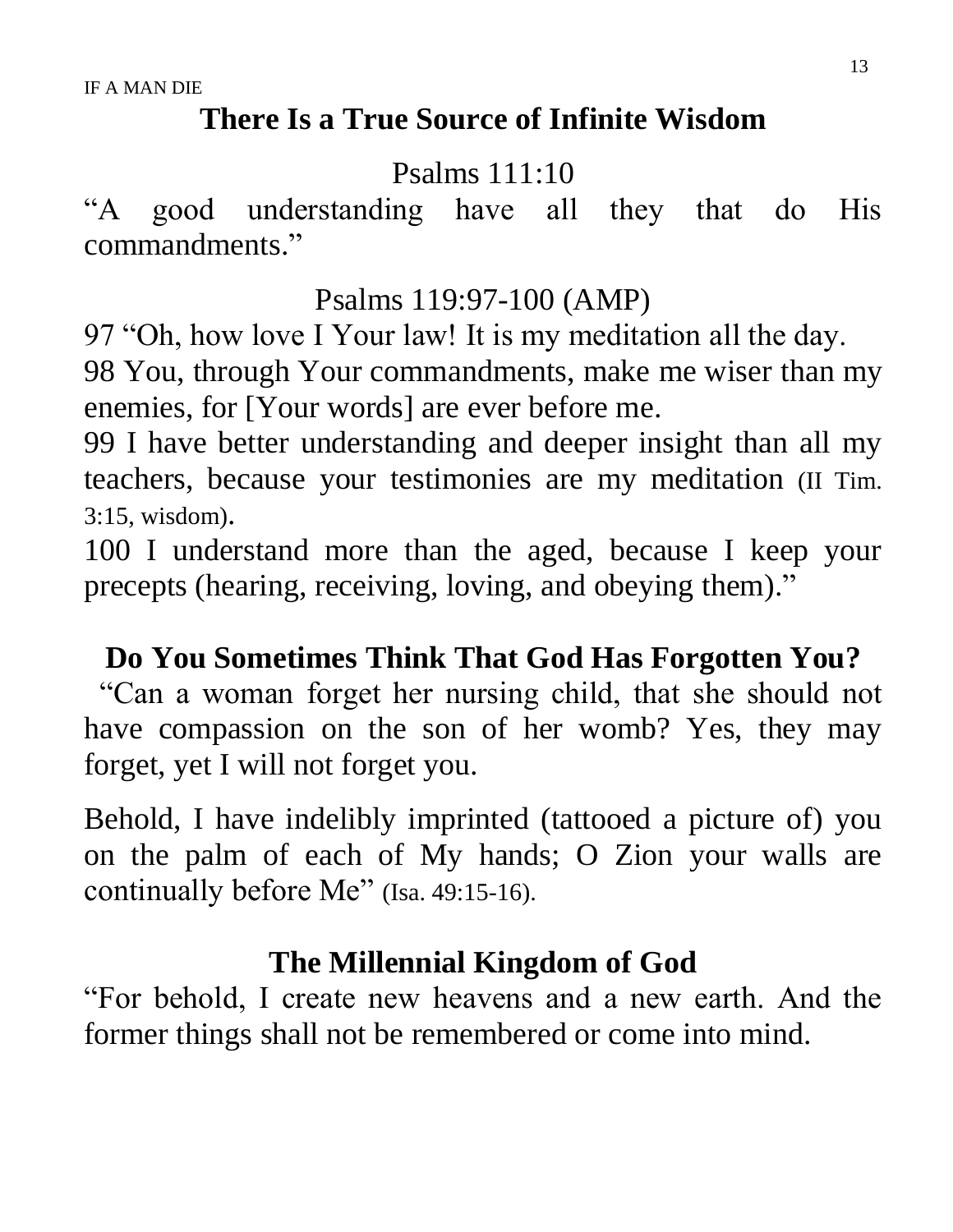"But be glad and rejoice forever in that which I create; for behold, I create Jerusalem to be a rejoicing and her people a joy.

"And I will rejoice in Jerusalem and be glad in My people; and the sound of weeping will no more be heard in it, nor the cry of distress.

"There shall no more be in it an infant who lives but a few days, or an old man who dies prematurely; for the child shall die a hundred years old, and the sinner who dies when only a hundred years old shall be [thought only a child, cut off because he is] accursed.

"They shall build houses and inhabit them, and they shall plant vineyards and eat the fruit of them.

"They shall not build and another inhabit; they shall not plant and another eat [the fruit]. For as the days of a tree, so shall be the days of My people, and My chosen and elect shall long make use of and enjoy the work of their hands.

"They shall not labor in vain or bring forth [children] for sudden terror or calamity; for they shall be the descendants of the blessed of the Lord, and their offspring with them.

"And it shall be that before they call I will answer; and while they are yet speaking I will hear (Isa 30:19; 58:9; Matt 6:8).

"The wolf and the lamb shall feed together, and the lion shall eat straw like the ox; and dust shall be the serpent's food. They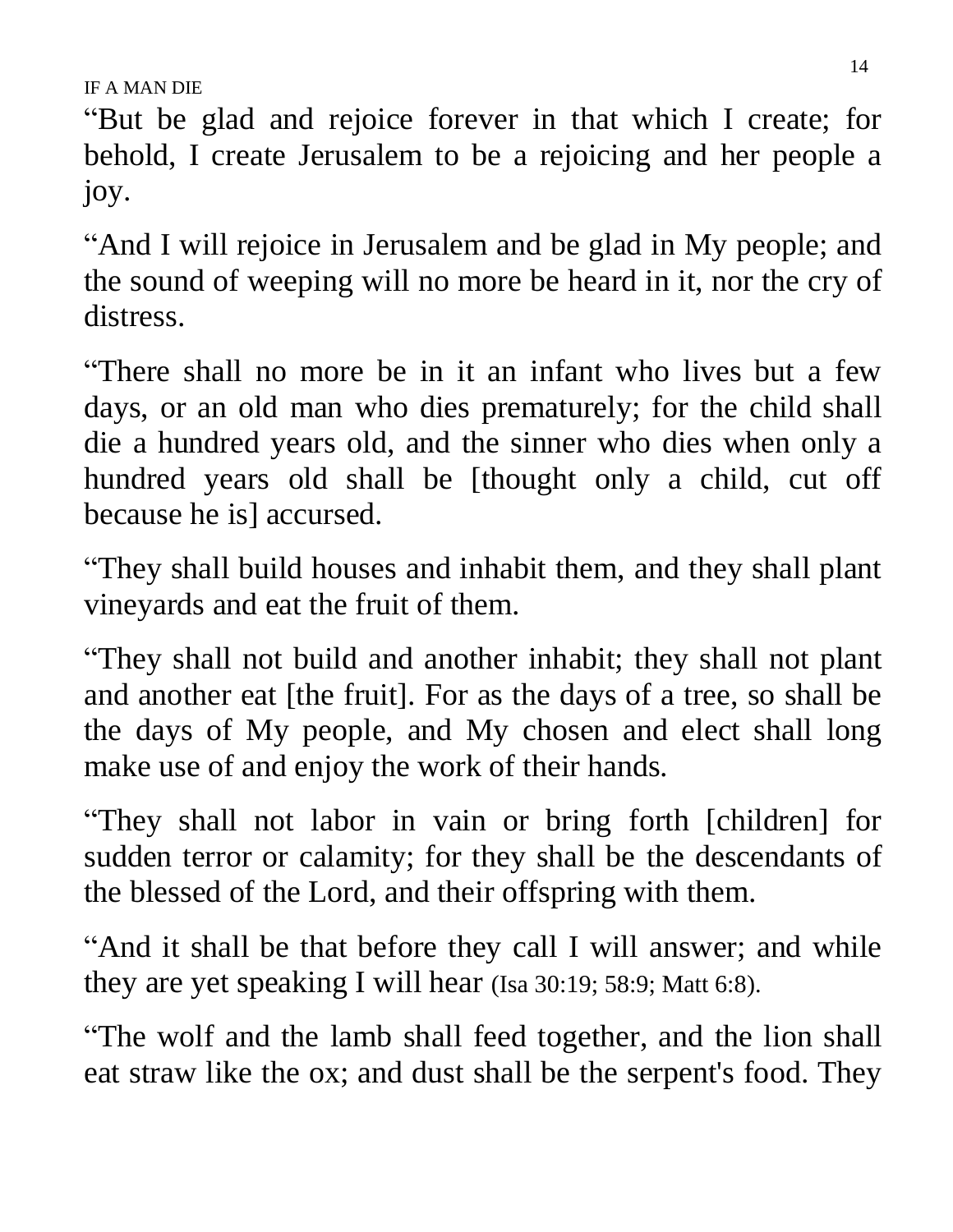shall not hurt or destroy in all My holy Mount [Zion], says the Lord" (Isa. 65:17-25 AMP, also see Isa. 66:22; II Peter 3:13; Rev. 21:1).

# **Wondrous Plans for Man**

"For since the beginning of the world men have not heard, nor perceived by the ear, neither hath the eye seen, O God, beside thee, what he hath prepared for him that waits for him" (Isa. 64:4). His preparations include a time for all mankind to have their own personal opportunity to know Him and make their own choice.

# **Wisdom from God's Holy Spirit**

"… your faith should not stand in the wisdom of men, but in the power of God.

"Howbeit we speak wisdom among them that are perfect: yet not the wisdom of this world, nor of the princes of this world, that come to naught.

"But we speak the wisdom of God in a mystery, even the hidden wisdom, which God ordained before the world unto our glory: Which none of the princes of this world knew: for had they known it, they would not have crucified the Lord of glory.

"But as it is written, Eye hath not seen, nor ear heard, neither have entered into the heart of man, the things which God hath prepared for them that love him. But God hath revealed them unto us by his Spirit: for the Spirit searches all things, yea, the deep things of God.

"For what man knows the things of a man, save the spirit of man which is in him? Even so the things of God know no man, but the Spirit of God.